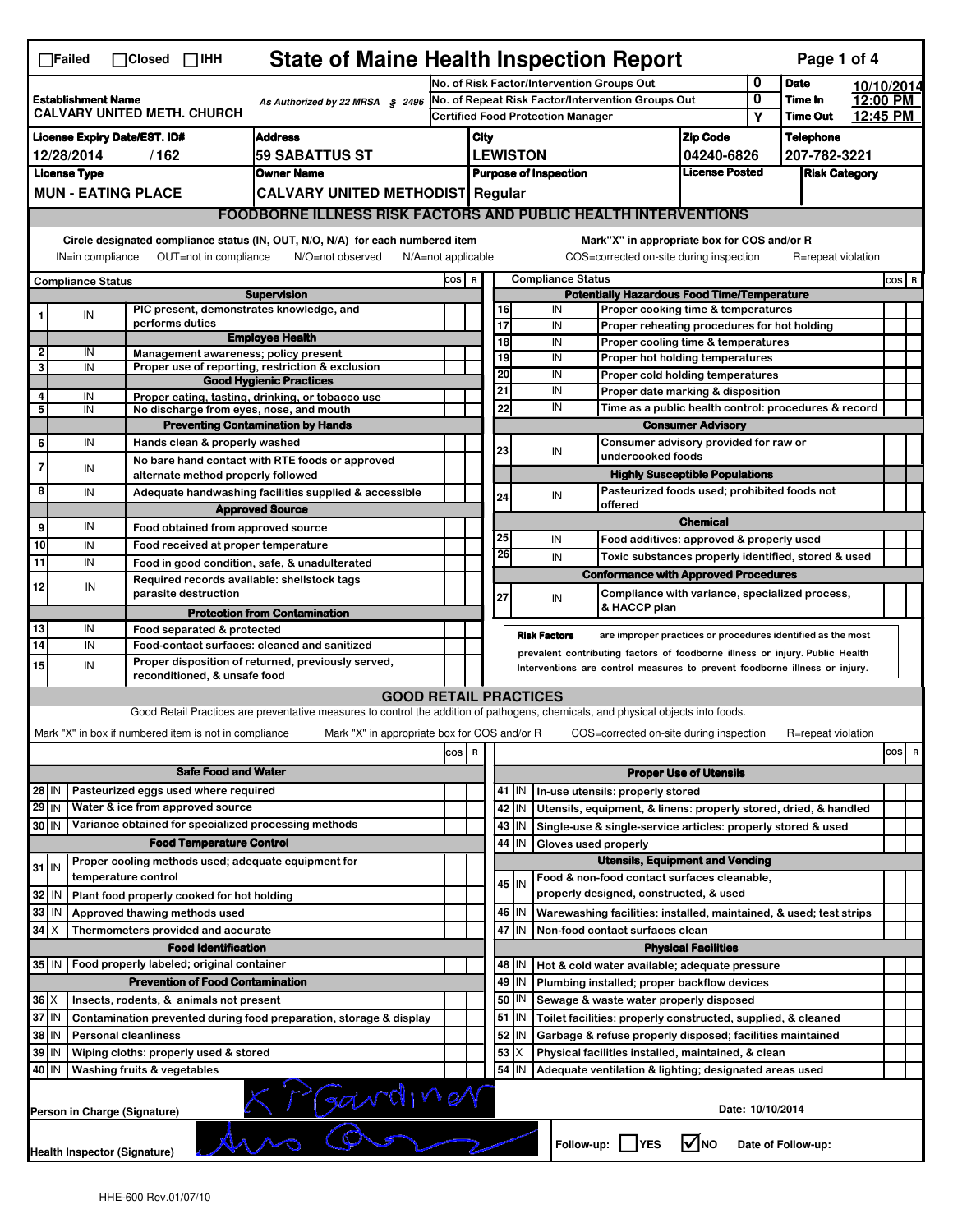|                                                                 |                                         | <b>State of Maine Health Inspection Report</b> | Page 2 of 4        |                               |                                  |
|-----------------------------------------------------------------|-----------------------------------------|------------------------------------------------|--------------------|-------------------------------|----------------------------------|
| <b>Establishment Name</b><br><b>CALVARY UNITED METH. CHURCH</b> |                                         | As Authorized by 22 MRSA                       | 10/10/2014<br>Date |                               |                                  |
| License Expiry Date/EST. ID#<br>12/28/2014<br>/162              | <b>Address</b><br><b>59 SABATTUS ST</b> | City / State<br><b>LEWISTON</b>                | / ME               | <b>Zip Code</b><br>04240-6826 | <b>Telephone</b><br>207-782-3221 |
|                                                                 |                                         | <b>Temperature Observations</b>                |                    |                               |                                  |
| Location                                                        | Temperature                             |                                                | <b>Notes</b>       |                               |                                  |
| hot water                                                       | 110 plus                                |                                                |                    |                               |                                  |
| yogurt                                                          | 41                                      |                                                |                    |                               |                                  |
| frig                                                            | 40                                      |                                                |                    |                               |                                  |



**Date: 10/10/2014**

HHE-601(a)Rev.01/07/10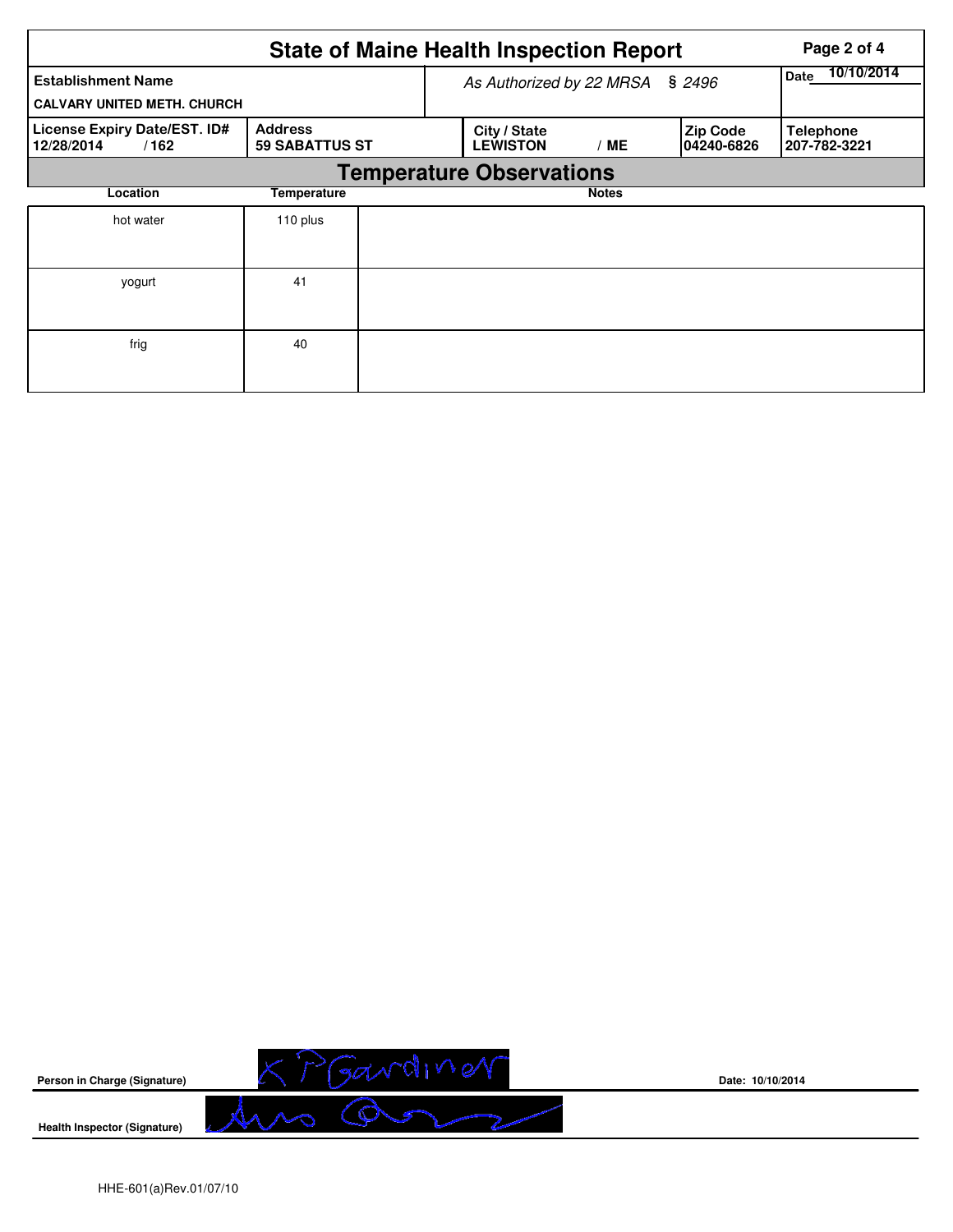| <b>State of Maine Health Inspection Report</b>                                                                                                     |                                         |                                 |    |                               |      |            |  |  |  |
|----------------------------------------------------------------------------------------------------------------------------------------------------|-----------------------------------------|---------------------------------|----|-------------------------------|------|------------|--|--|--|
| <b>Establishment Name</b>                                                                                                                          |                                         |                                 |    |                               | Date | 10/10/2014 |  |  |  |
| <b>CALVARY UNITED METH. CHURCH</b>                                                                                                                 |                                         |                                 |    |                               |      |            |  |  |  |
| License Expiry Date/EST. ID#<br>12/28/2014<br>/162                                                                                                 | <b>Address</b><br><b>59 SABATTUS ST</b> | City / State<br><b>LEWISTON</b> | ME | <b>Zip Code</b><br>04240-6826 |      |            |  |  |  |
| <b>Observations and Corrective Actions</b>                                                                                                         |                                         |                                 |    |                               |      |            |  |  |  |
| Violations cited in this report must be corrected within the time frames below, or as stated in sections<br>8-405.11 and 8-406.11 of the Food Code |                                         |                                 |    |                               |      |            |  |  |  |
| 34: 4-204.112. (E): N: Temperature measuring devices not properly designed.                                                                        |                                         |                                 |    |                               |      |            |  |  |  |

INSPECTOR NOTES: reading not accurate--replace

36: 6-202.13: N: Insect control devices are improperly designed and constructed / located.

INSPECTOR NOTES: fruit flies noted

53: 6-101.11.(A): N: Indoor surfaces are not properly constructed as to be smooth, durable, and easily cleanable or constructed of nonabsorbent material in areas of moisture.

INSPECTOR NOTES: re-cover 2 seats in kitchen



**Date: 10/10/2014**